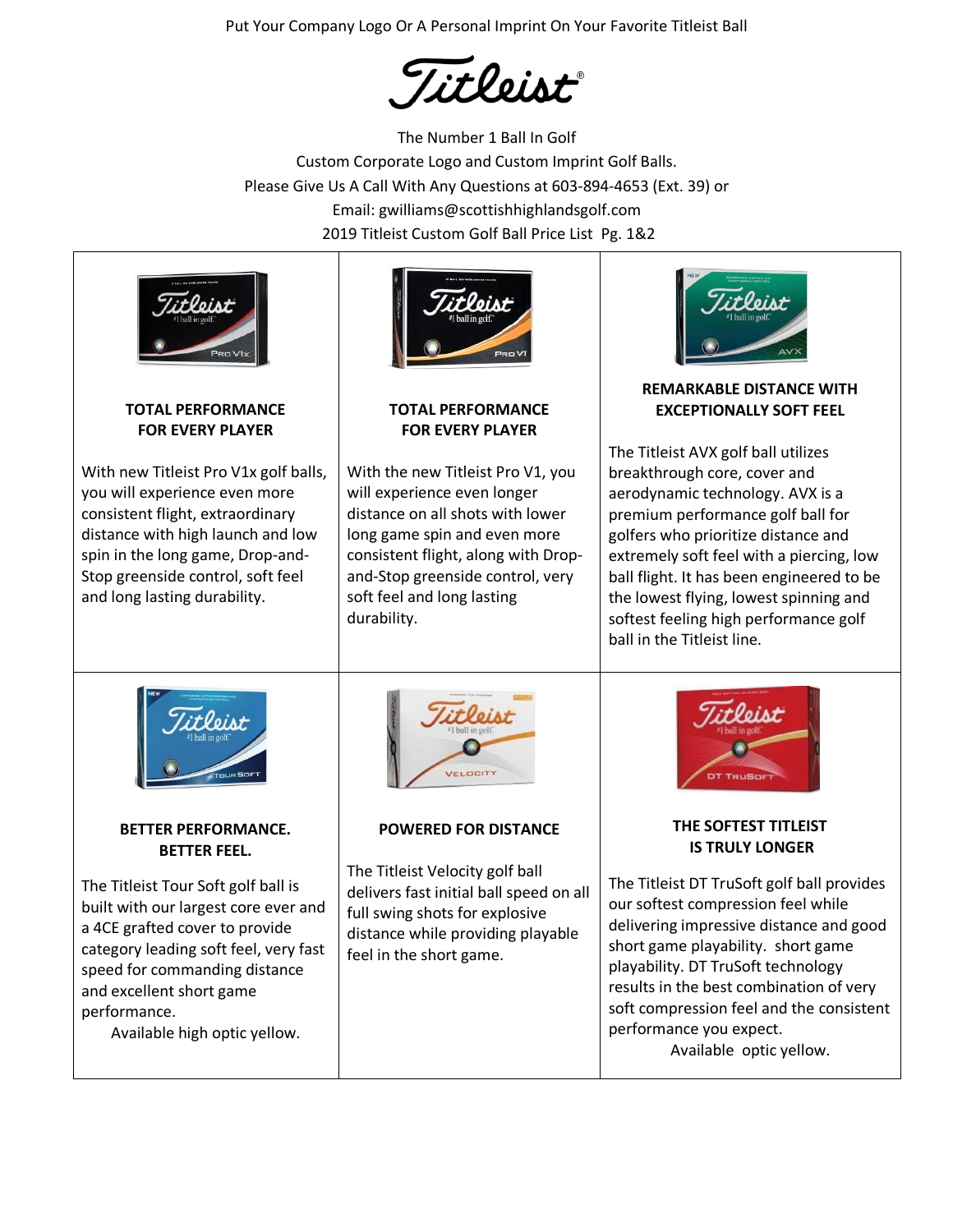Campbell's Scottish Highlands G.C. 79 Brady Ave. Salem, NH 03079 (603) 894-4653



| Titleist & Pinnacle Custom Golf Ball                              |             |     |                     |                  |    |                           |                    |    |         |
|-------------------------------------------------------------------|-------------|-----|---------------------|------------------|----|---------------------------|--------------------|----|---------|
| <b>Custom Personalization Imprint Golf Balls</b><br>Price Per Dz. | $1 - 6$     |     | $7 - 23$            | $24 - 47$        |    | 48-119                    | 120-239            |    | 240-499 |
| Titleist Pro V1                                                   | \$<br>48.00 | \$  | $47.25 \text{ }$    | $46.25 \quad$ \$ |    | 45.50 \$                  | 44.00 \$           |    | 43.75   |
| Titleist Pro V1x                                                  | \$<br>48.00 | Ŝ.  | 47.25 S             | $46.25 \quad S$  |    | 45.50 S                   | 44.00 S            |    | 43.75   |
| Titleist AVX                                                      | \$<br>48.00 | - S | $47.25 \text{ }$    | $46.25 \quad$ \$ |    | $45.50 \text{ }$          | 44.00 \$           |    | 43.75   |
| Titleist Tour Soft White or Yellow                                | \$<br>35.00 | - S | $34.50 \; \text{S}$ | $34.00 \quad $$  |    | $33.25 \pm 5$             | $31.50 \pm 5$      |    | 31.25   |
| Titleist Velocity                                                 | \$<br>27.00 | \$  | $27.25 \text{ }$    | $26.25 \quad$    |    | $25.50\;$ \$              | $25.00 \quad$ \$   |    | 24.75   |
| Titleist DT Trusoft White or Yellow                               | \$<br>24.50 | Ŝ.  | $23.75 \text{ }$    | 22.75            | S. | $22.00 \text{ } \text{S}$ | $21.50 \pm 5$      |    | 21.25   |
| Pinnacle Rush White 15 - Ball Pack                                | \$<br>20.00 | Ŝ.  | $19.75 \text{ }$    | $18.75 \quad S$  |    | $18.00 \text{ } \text{S}$ | 17.50 <sub>5</sub> |    | 16.25   |
| Pinnacle Rush Yellow 15 - Ball Pack                               | \$<br>20.00 | Ŝ.  | $19.75 \text{ } S$  | 18.75 S          |    | $18.00 \; \;$ \$          | 17.50              | S. | 16.25   |
| Pinnacle Soft White 15 - Ball Pack                                | \$<br>20.00 | -S  | $19.75 \text{ }$    | $18.75 \quad$    |    | $18.00 \; \;$ \$          | $17.50 \pm 5$      |    | 16.25   |
| Pinnacle Soft Yellow 15 - Ball Pack                               | \$<br>20.00 | \$. | $19.75 \text{ }$    | $18.75 \quad$ \$ |    | $18.00 \pm 5$             | $17.50 \pm 5$      |    | 16.25   |
| Double Imprint add per dozen                                      | \$<br>2.00  | Ŝ.  | $2.00 \pm$          | $2.00 \quad$ \$  |    | $1.50 \; \text{S}$        | 1.00               | Ŝ  | 0.50    |

Custom Imprint are Available in Black, Blue, Green, Red, or Pink Ink

You Can Imprint Up to Three Lines, 17 Characters Per Line, a Space Is Considered a Character

**For Imprint orders of 1 to 6 Dozen add \$8.00 to the total for shipping charges.** *All other Quantities Include freight charges.*

#### **Orders shipped to other than NH locations may be subject to State Sales Tax which will be applied to above prices.**

| <b>Custom Personalization imprint Golf Balls</b> |    | $500+$             |     | $600+$                    |  | $700+$ |              | $800+$                    |  | $900+$           |      | $1000+$ |
|--------------------------------------------------|----|--------------------|-----|---------------------------|--|--------|--------------|---------------------------|--|------------------|------|---------|
| Price Per Dz.                                    |    |                    |     |                           |  |        |              |                           |  |                  |      |         |
| Titleist Pro V1                                  | \$ | 43.00 S            |     | 42.75 S                   |  | 42.50  | - S          | $42.35 \text{ }$          |  | $42.25 \quad S$  |      | 42.00   |
| Titleist Pro V1x                                 | \$ | 43.00              | S   | 42.75 S                   |  | 42.50  | -S           | $42.35 \text{ }$          |  | $42.25 \quad S$  |      | 42.00   |
| Titleist AVX                                     | \$ | 43.00              | - S | 42.75 S                   |  | 42.50  | -S           | $42.35 \text{ }$          |  | $42.25 \quad S$  |      | 42.00   |
| Titleist Tour Soft White or Yellow               | \$ | 30.50              | - S | $30.25 \text{ } \text{S}$ |  | 30.00  | S.           | $29.85 \text{ }$          |  | $29.75 \quad$ \$ |      | 29.50   |
| Titleist Velocity                                | \$ | 23.00              | - Ś | 22.75 S                   |  | 22.50  | <sub>S</sub> | $22.35 \text{ }$          |  | $22.25 \quad S$  |      | 22.00   |
| Titleist DT Trusoft White or Yellow              | \$ | 19.50              | - Ś | $19.25 \text{ }$          |  | 19.00  | Ś            | $18.85 \; \;$ \$          |  | $18.75 \quad$ \$ |      | 18.50   |
| Pinnacle Rush White 15 - Ball Pack               | Ś. | 15.50 <sub>5</sub> |     | $15.25 \text{ }$          |  | 14.00  | S.           | $13.85 \quad $$           |  | $13.75 \quad S$  |      | 13.50   |
| Pinnacle Rush Yellow 15 - Ball Pack              | Ś. | 15.50 <sub>5</sub> |     | $15.25 \text{ } \text{S}$ |  | 14.00  | Ŝ.           | $13.85 \text{ } \text{S}$ |  | $13.75 \quad$ \$ |      | 13.50   |
| Pinnacle Soft White 15 - Ball Pack               | Ś. | $15.50 \quad $$    |     | $15.25 \text{ } S$        |  | 14.00  | - S          | $13.85 \text{ } \text{S}$ |  | $13.75 \quad S$  |      | 13.50   |
| Pinnacle Soft Yellow 15 - Ball Pack              | Ś. | $15.50 \pm 5$      |     | $15.25 \text{ } S$        |  | 14.00  | Ŝ.           | $13.85 \; \; \sf{S}$      |  | $13.75 \quad$ \$ |      | 13.50   |
| Double Imprint add per dozen                     | Ś. | $0.50 \quad$ \$    |     | 0.50 <sub>5</sub>         |  | 0.50   | -S           | $0.50 \,$ \$              |  | 0.50             | - \$ | 0.50    |

Custom Imprint are Available in Black, Blue, Green, Red, or Pink Ink

You Can Imprint Up to Three Lines, 17 Characters Per Line, a Space Is Considered a Character

**For Imprint orders of 1 to 6 Dozen add \$8.00 to the total for shipping charges**. *All other Quantities Include freight charges.*

**Oders shipped to other than NH locations may be subject to State Sales Tax which will be applied to above prices.**